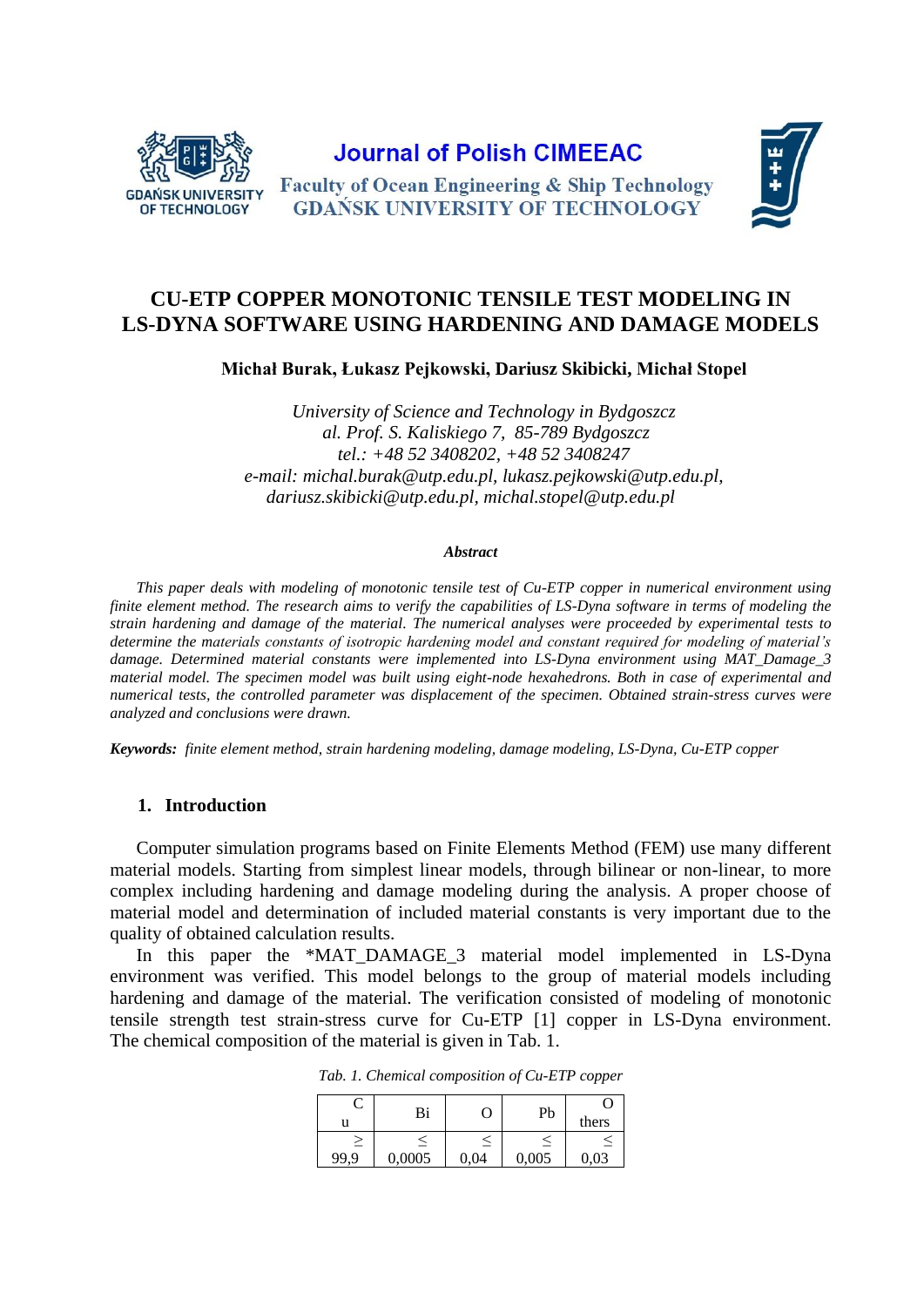### **2. Hardening and damage models in LS-Dyna**

Beside the basic material properties such as density, Young's modulus, Poisson's ratio or ultimate tensile strength, the \*MAT\_DAMAGE\_3 model includes also hardening model and damage model based on the Lemaitre's model.

LS-Dyna in each calculation step calculates and cumulates damage on the basis of stress and strain values obtained from FEM analysis. The cumulation of damage is given by [2]:

$$
\mathcal{D} = \begin{cases} \left(\frac{Y}{S}\right)^t \varepsilon_{pl}^* \text{ if } r > r_d \text{ and } \frac{\sigma_m}{\sigma_{eq}} = -\frac{1}{3}, \\ 0 \quad \text{in other case} \end{cases}
$$
 (1)

where  $\sigma_m/\sigma_{eq}$  is the stress triaxiality,  $\sigma_{eq}$  is von Mises equivalent stress,  $r_d$  is damage threshold, *S* and *t* are material constants [3] and *Y* is strain energy density release rate given by:

<span id="page-1-1"></span>
$$
Y = \frac{1}{2} \varepsilon^{el} : D^{el} : \varepsilon^{el} , \qquad (2)
$$

where  $D^{el}$  represents the fourth-order elasticity tensor and  $\varepsilon^{el}$  is elastic strain [4].

The model describes material's behavior until damage  $D = D_c$ , where  $D_c$  is the critical value of damage corresponding to appearance of crack of length of an order from 0.1 to 0.5 mm. The \*MAT\_DAMAGE\_3 requires determination of *S*, *t*,  $D_c$  and  $r_d$  material constants.

### **3. Experiment**

The aforementioned material constants was determined from monotonic tensile test conducted according to [5]. The test was conducted using specimens' geometry of which is shown in [Fig. 1.](#page-1-0) The tensile test graph is shown in [Fig. 2.](#page-2-0) Basic mechanical properties obtained from test are given in [Tab. 2.](#page-2-1)

<span id="page-1-0"></span>

*Fig. 1 – Specimen's geometry*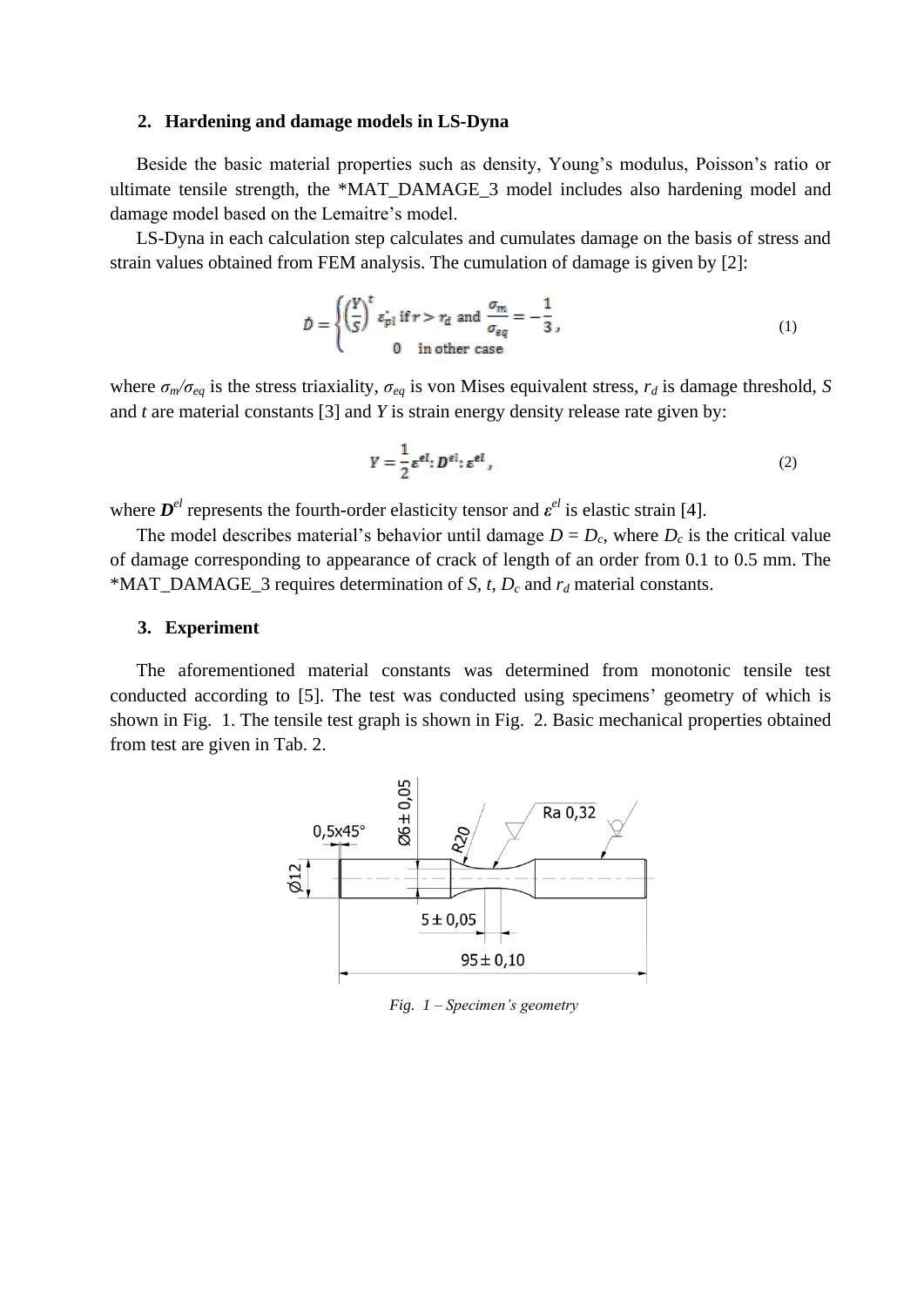

*Fig. 2 – Monotonic tensile strength test graph*

<span id="page-2-1"></span><span id="page-2-0"></span>

| - -<br>$J \cdot U \sim$ | $-$<br>-1117                   | $\%$ |  |
|-------------------------|--------------------------------|------|--|
| 60                      | $\overline{\phantom{a}}$<br>טי |      |  |

## **4. Material constants determination**

On the basis of monotonic tensile strength test obtained it is possible to determine material constant for one of the hardening models and for damage model. Since the analysis concerns monotonic tensile test isotropic hardening model was selected. To determine the constants, the strain-stress graph was divided into elastic [\(Fig. 3\)](#page-2-2) and plastic [\(Fig. 4\)](#page-3-0) parts.



<span id="page-2-2"></span>*Fig. 3 – Young's modulus determination*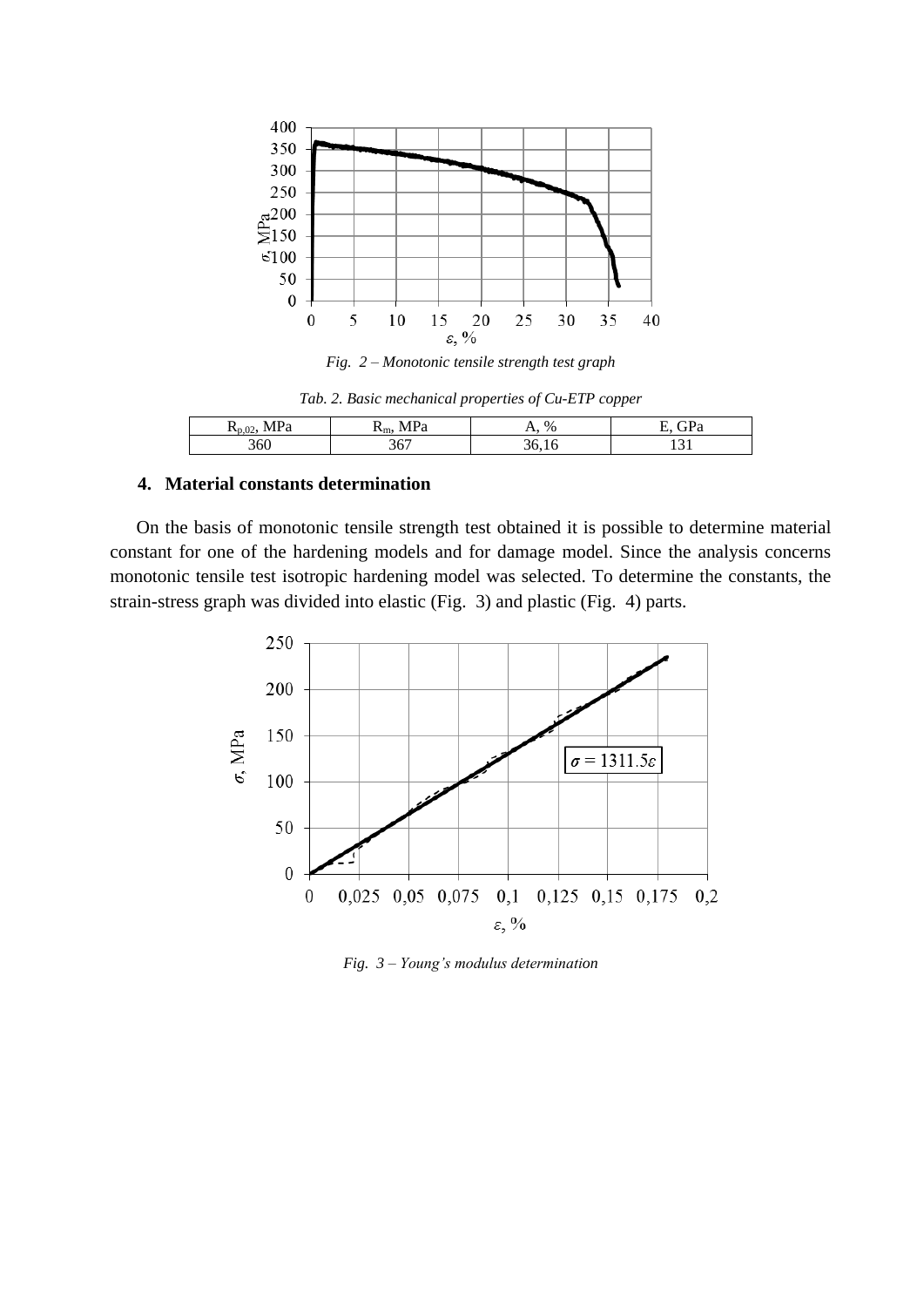

*Fig. 4 – Material constant determination*

<span id="page-3-0"></span>The elastic part of the graph allowed for determination of Young's modulus and yield stress. Data shown using dashed line was approximated using curve given by equation  $\sigma = 1311.5\varepsilon$ (solid line). Taking into account the percent scale of the strain axis Young's modulus was determined as  $E = 1.3115 \cdot 10^5$  MPa. The plastic part of the graph was approximated by the curve describing hardening model [\(2\).](#page-1-1) The values of determined constants are:  $D_c = 0.36$ ,  $r_d = 0.021$ , *S*  $= 2502.5$  and  $s = 6.9$ .

## **5. FEM model**

The numerical analysis was conducted using LS-Dyna software. The software is used for FEM analyses based on explicit solver. In order to conduct the analysis, the specimen model was created [\(Fig. 5\)](#page-3-1). The finite elements mesh consist of 2770 nodes and 2324 elements of SOLID type. Each of these elements is eight nodal hexahedron. In LS-Dyna environment elements are described as fully integrated S/R solid [4]. During the analysis the \*CONTROL\_HOURGLASS with parameters set to IHQ = 4 and QH = 0,1 keyword [4] was also used.



*Fig. 5 – Finite elements model of the specimen*

<span id="page-3-1"></span>All degrees of freedom of the nodes of the left specimen grip part was taken to fix it. In order to set the kinematic loading \*BOUNDARY\_PRESRCIBED\_MOTION\_SET keyword was used [4]. Displacement rate was defined using \*DEFINE\_CURVE\_FUNCTION keyword. It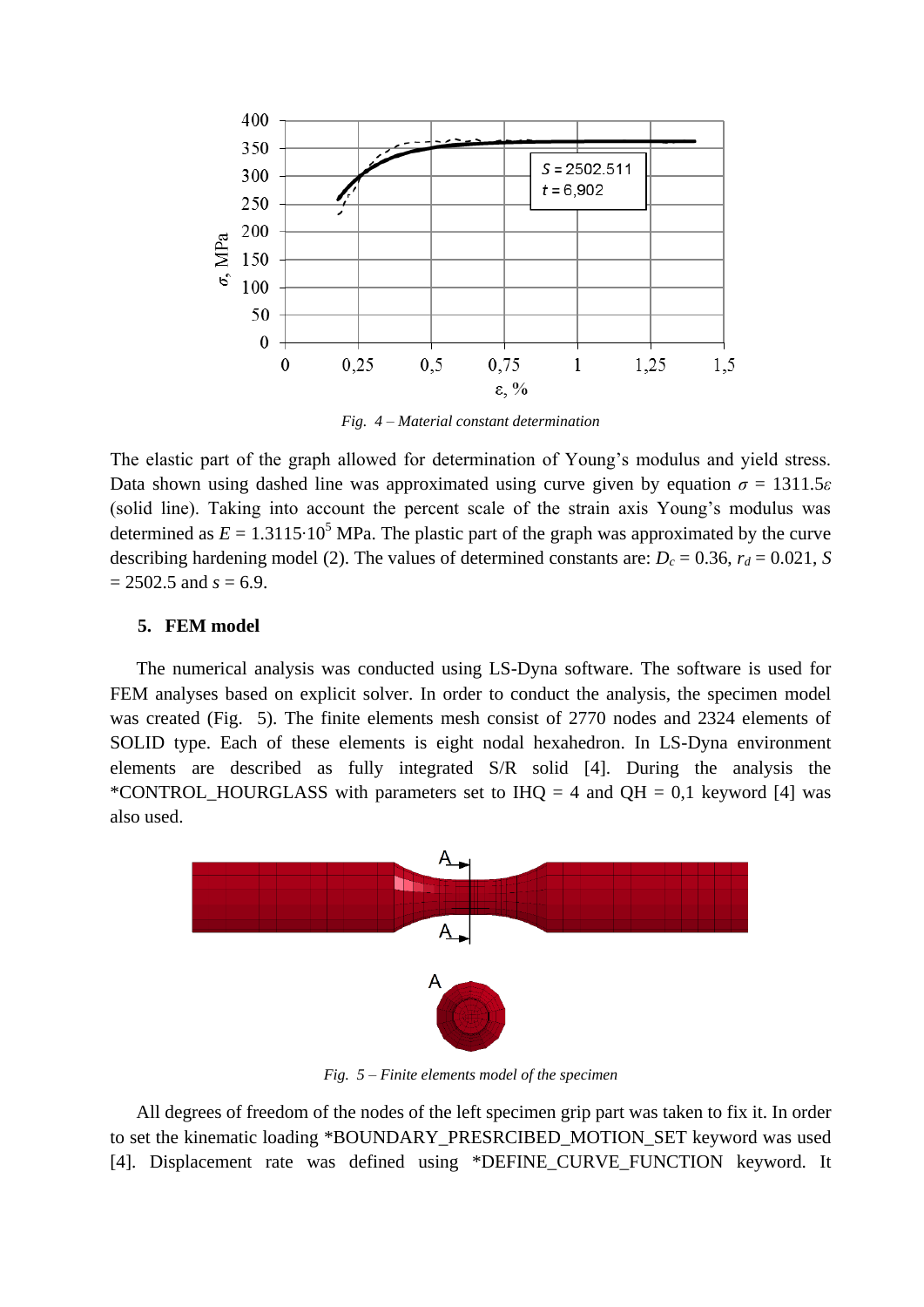corresponded to displacements achieved on the servohydraulic testing system. The displacement was applied to the nodes of the right grip part of the specimen.

### **6. Analyses results**

In the [Fig. 6](#page-4-0) monotonic tensile test charts obtained from experiment and LS-Dyna are comparted. Total strains used for determination of the chart were read directly for analysis history of the model's elements and the stresses were determined on the basis of reaction forces in the specimen's axis direction, in the grip part of the specimen. In the [Fig. 7](#page-4-1) necking and fracture of the specimen obtained from experiment and LS-Dyna are compared.

In the elastic range experimental and calculated charts shows high compliance. Similarly good results were obtained for hardening model. Determination of correct values of damage model constant wasn't fully achieved. Hence, the full compliance of the charts also wasn't achieved.



<span id="page-4-0"></span>*Fig. 6 – Comparison of tensile test charts obtained from experiment (dashed line) and LS-Dyna (solid line)*



<span id="page-4-1"></span>*Fig. 7 – Necking and fracture comparison for the specimen and FEM model*